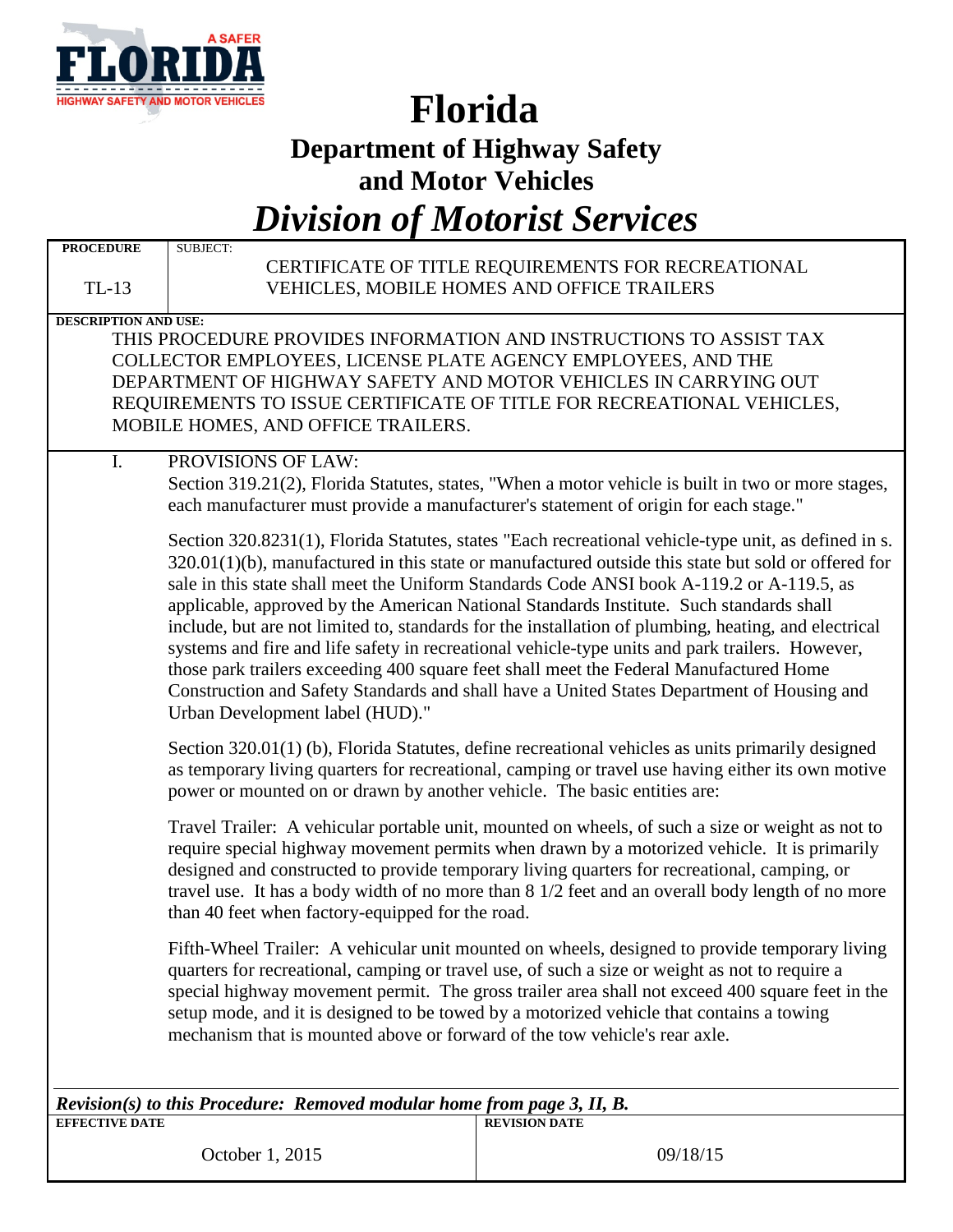| <b>PROCEDURE #</b><br>$TL-13$ | <b>SUBJECT:</b><br>CERTIFICATE OF TITLE REQUIREMENTS FOR RECREATIONAL<br>VEHICLES, MOBILE HOMES AND OFFICE TRAILERS                                                                                                                                                                                                                                                                                                                                                                                                                                                                                                                                                                                                                                                                                                                                                                                                                                                                                                                                                                                                                                                                                                             |
|-------------------------------|---------------------------------------------------------------------------------------------------------------------------------------------------------------------------------------------------------------------------------------------------------------------------------------------------------------------------------------------------------------------------------------------------------------------------------------------------------------------------------------------------------------------------------------------------------------------------------------------------------------------------------------------------------------------------------------------------------------------------------------------------------------------------------------------------------------------------------------------------------------------------------------------------------------------------------------------------------------------------------------------------------------------------------------------------------------------------------------------------------------------------------------------------------------------------------------------------------------------------------|
|                               | <b>Camping Trailer:</b> A vehicular portable unit mounted on wheels and constructed with<br>collapsible partial side walls which fold for towing by another vehicle and unfold at the camp<br>site to provide temporary living quarters for recreational, camping or travel use.                                                                                                                                                                                                                                                                                                                                                                                                                                                                                                                                                                                                                                                                                                                                                                                                                                                                                                                                                |
|                               | Truck Camper: A truck equipped with a portable unit designed to be loaded onto, or affixed to,<br>the bed or chassis of the truck and constructed to provide temporary living quarters for<br>recreational, camping, or travel use.                                                                                                                                                                                                                                                                                                                                                                                                                                                                                                                                                                                                                                                                                                                                                                                                                                                                                                                                                                                             |
|                               | <b>Motor Home:</b> A vehicular unit which does not exceed the length, height and width limitations<br>provided in s. 316.515, is a self-propelled motor vehicle, and is primarily designed to provide<br>temporary living quarters for recreational, camping, or travel use.                                                                                                                                                                                                                                                                                                                                                                                                                                                                                                                                                                                                                                                                                                                                                                                                                                                                                                                                                    |
|                               | <b>Private Motor Coach:</b> A vehicular unit which does not exceed the length, width, and height<br>limitations provided in s. 316.515(9), Florida Statutes, is built on a self-propelled bus type<br>chassis having no fewer than three load-bearing axles, and is primarily designed to provide<br>temporary living quarters for recreational, camping, or travel use.                                                                                                                                                                                                                                                                                                                                                                                                                                                                                                                                                                                                                                                                                                                                                                                                                                                        |
|                               | Van Conversion: A vehicular unit which does not exceed the length and width limitations<br>provided in s.316.515, is built on a self-propelled motor vehicle chassis, and is designed for<br>recreation, camping and travel use.                                                                                                                                                                                                                                                                                                                                                                                                                                                                                                                                                                                                                                                                                                                                                                                                                                                                                                                                                                                                |
|                               | Park Trailer: A transportable unit which has a body width not exceeding 14 feet and which is<br>built on a single chassis and is designed to provide seasonal or temporary living quarters when<br>connected to utilities necessary for operation of installed fixtures and appliances. The total area<br>of the unit in a setup mode, when measured from the exterior surface of the exterior stud walls at<br>the level of maximum dimensions, not including any bay window, does not exceed 400 square<br>feet when constructed to American National Standard Institute (ANSI A-119.5 standards) and<br>500 square feet when constructed to United States Department of Housing and Urban<br>Development Standards. The length of park trailer means the distance from the exterior of the<br>front of the body (nearest to the drawbar and coupling mechanism) to the exterior of the rear of<br>the body (at the opposite end of the body), including any protrusions.                                                                                                                                                                                                                                                     |
|                               | Mobile Home: Section 320.01(2), Florida Statutes, provides a definition for "mobile home." A<br>mobile home is defined as a structure, transportable in one or more sections, which is 8 body feet<br>or more in width and which is built on an integral chassis and designed to be used as a dwelling<br>when connected to the required utilities and includes the plumbing, heating, air-conditioning, and<br>electrical systems contained therein. For tax purposes, the length of mobile home is the distance<br>from the exterior of the wall nearest to the drawbar and coupling mechanism to the exterior of<br>the wall at the opposite end of the home where such walls enclose living or other interior space.<br>Such distance includes expandable rooms, but excludes bay windows, porches, drawbars,<br>couplings, hitches, wall and roof extensions, or other attachments that do not enclose interior<br>space. In the event that the mobile home owner has no proof of the length of the drawbar,<br>coupling, or hitch, then the tax collector may in his discretion either inspect the home to<br>determine the actual length or may assume four feet to be the length of the drawbar, coupling, or<br>hitch. |
| PAGE#                         |                                                                                                                                                                                                                                                                                                                                                                                                                                                                                                                                                                                                                                                                                                                                                                                                                                                                                                                                                                                                                                                                                                                                                                                                                                 |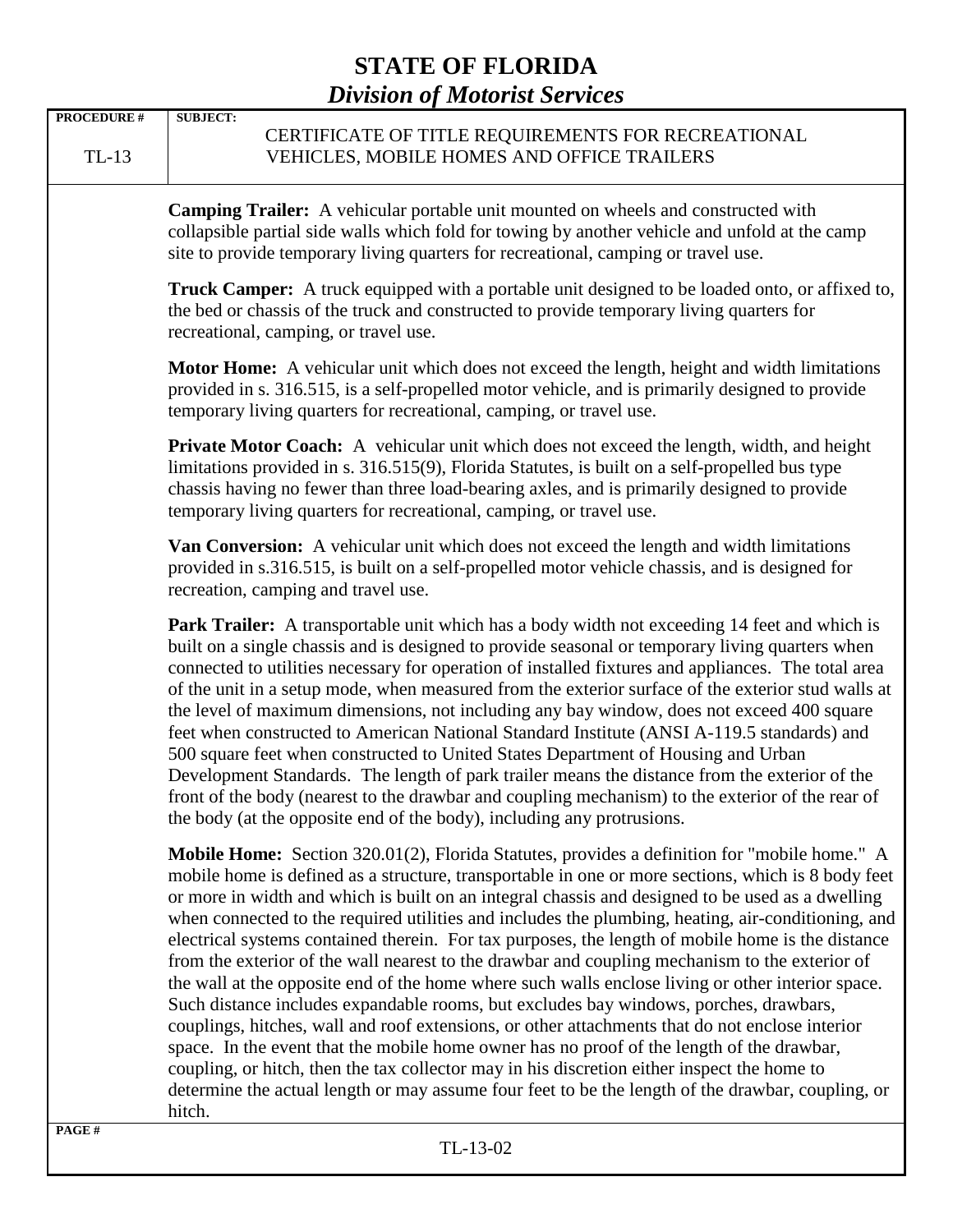| <b>PROCEDURE #</b><br>$TL-13$ | <b>SUBJECT:</b><br>CERTIFICATE OF TITLE REQUIREMENTS FOR RECREATIONAL<br>VEHICLES, MOBILE HOMES AND OFFICE TRAILERS                                                                                       |                                                                                                                                                                                                                                                                                                                                                                                                                                                                                                                                                                                                                                                                                                                                                                 |                                                                                                                                                                                                                                                                           |                                                                                                                                     |  |  |  |  |
|-------------------------------|-----------------------------------------------------------------------------------------------------------------------------------------------------------------------------------------------------------|-----------------------------------------------------------------------------------------------------------------------------------------------------------------------------------------------------------------------------------------------------------------------------------------------------------------------------------------------------------------------------------------------------------------------------------------------------------------------------------------------------------------------------------------------------------------------------------------------------------------------------------------------------------------------------------------------------------------------------------------------------------------|---------------------------------------------------------------------------------------------------------------------------------------------------------------------------------------------------------------------------------------------------------------------------|-------------------------------------------------------------------------------------------------------------------------------------|--|--|--|--|
|                               |                                                                                                                                                                                                           | <b>Office Trailer:</b> An office trailer is a mobile building, used to conduct normal office duties, duly<br>approved as meeting applicable codes, may or may not be affixed permanently to a foundation<br>and may be removed after completion of a task for which it was installed. The weight of an<br>office trailer may be determined by multiplying length X width X 20 pounds.                                                                                                                                                                                                                                                                                                                                                                           |                                                                                                                                                                                                                                                                           |                                                                                                                                     |  |  |  |  |
| Π.                            |                                                                                                                                                                                                           | DOCUMENTATION REQUIRED AND SPECIAL INSTRUCTIONS:                                                                                                                                                                                                                                                                                                                                                                                                                                                                                                                                                                                                                                                                                                                |                                                                                                                                                                                                                                                                           |                                                                                                                                     |  |  |  |  |
|                               | When a vehicle has been titled in Florida, follow DMS Procedure TL-11 for transfer of<br>A.<br>certificate of title.                                                                                      |                                                                                                                                                                                                                                                                                                                                                                                                                                                                                                                                                                                                                                                                                                                                                                 |                                                                                                                                                                                                                                                                           |                                                                                                                                     |  |  |  |  |
|                               | When the vehicle has been titled outside of Florida, follow DMS Procedure TL-10 for<br>Original Certificate of Title Applications.                                                                        |                                                                                                                                                                                                                                                                                                                                                                                                                                                                                                                                                                                                                                                                                                                                                                 |                                                                                                                                                                                                                                                                           |                                                                                                                                     |  |  |  |  |
|                               | A certificate of title is not allowed for slide-in campers, add-a-rooms, port-a-rooms and<br><u>B.</u><br>trailers under 2,000 pounds. However, trailers weighing 2,000 pounds or more must be<br>titled. |                                                                                                                                                                                                                                                                                                                                                                                                                                                                                                                                                                                                                                                                                                                                                                 |                                                                                                                                                                                                                                                                           |                                                                                                                                     |  |  |  |  |
|                               | C.<br>In order to charge the proper tax rate for registration, all certificate of title applications<br>for recreational vehicles must show one of the following types:                                   |                                                                                                                                                                                                                                                                                                                                                                                                                                                                                                                                                                                                                                                                                                                                                                 |                                                                                                                                                                                                                                                                           |                                                                                                                                     |  |  |  |  |
|                               |                                                                                                                                                                                                           | 1.<br>"TV" for rigid-walled travel trailers, equal to or less than 40 feet, and must also<br>show length (including the hitch).<br>"CA" for folding-walled trailers and must show length (including the hitch).<br>2.<br>3.<br>"MH" for all self-propelled recreational vehicles and must show weight.<br>"PC" for all private motor coaches and must show weight.<br>4.<br>5.<br>"VC" for all van-type recreational vehicles and must show weight.<br>6.<br>"HS" for all mobile homes and must also show length (excluding the hitch).<br>7.<br>"OT" for all office trailers and must show weight (the weight may be determined<br>by multiplying length X width X 20 pounds).<br>8.<br>"PT" for all park trailers and must show length (including the hitch). |                                                                                                                                                                                                                                                                           |                                                                                                                                     |  |  |  |  |
|                               | D.                                                                                                                                                                                                        | The following list shows how travel trailers, mobile homes and other vehicles may be<br>described on the Manufacturer's Certificate or Origin (MCO) and the Division of<br>Motorist Services (DMS) Body Type Abbreviation:                                                                                                                                                                                                                                                                                                                                                                                                                                                                                                                                      |                                                                                                                                                                                                                                                                           |                                                                                                                                     |  |  |  |  |
|                               |                                                                                                                                                                                                           | <b>Type Unit Code</b><br>D.M.H.<br>Mini H.<br>Mo. H.<br>P.T.<br>PVT. Co.<br>R.V.Van<br>TR.C.<br>T.C.<br>T.T.<br>F.W.                                                                                                                                                                                                                                                                                                                                                                                                                                                                                                                                                                                                                                            | <b>Body Type</b><br>Duplex Mobile Home<br>Mini Motor Home<br><b>Motor Home</b><br>Park Trailer<br>Private Motor Coach<br>Rec. Veh. Van<br>Slide-In-Trailer Camper<br>(not subject to FL title)<br><b>Tent Camper</b><br><b>Travel Trailer</b><br>5th Wheel Travel Trailer | <b>DMS Body Type</b><br><b>Abbreviation</b><br><b>HS</b><br><b>MH</b><br><b>MH</b><br>PT<br>PC<br><b>VC</b><br>CA<br>CA<br>TV<br>TV |  |  |  |  |
| PAGE#                         |                                                                                                                                                                                                           |                                                                                                                                                                                                                                                                                                                                                                                                                                                                                                                                                                                                                                                                                                                                                                 | TL-13-03                                                                                                                                                                                                                                                                  |                                                                                                                                     |  |  |  |  |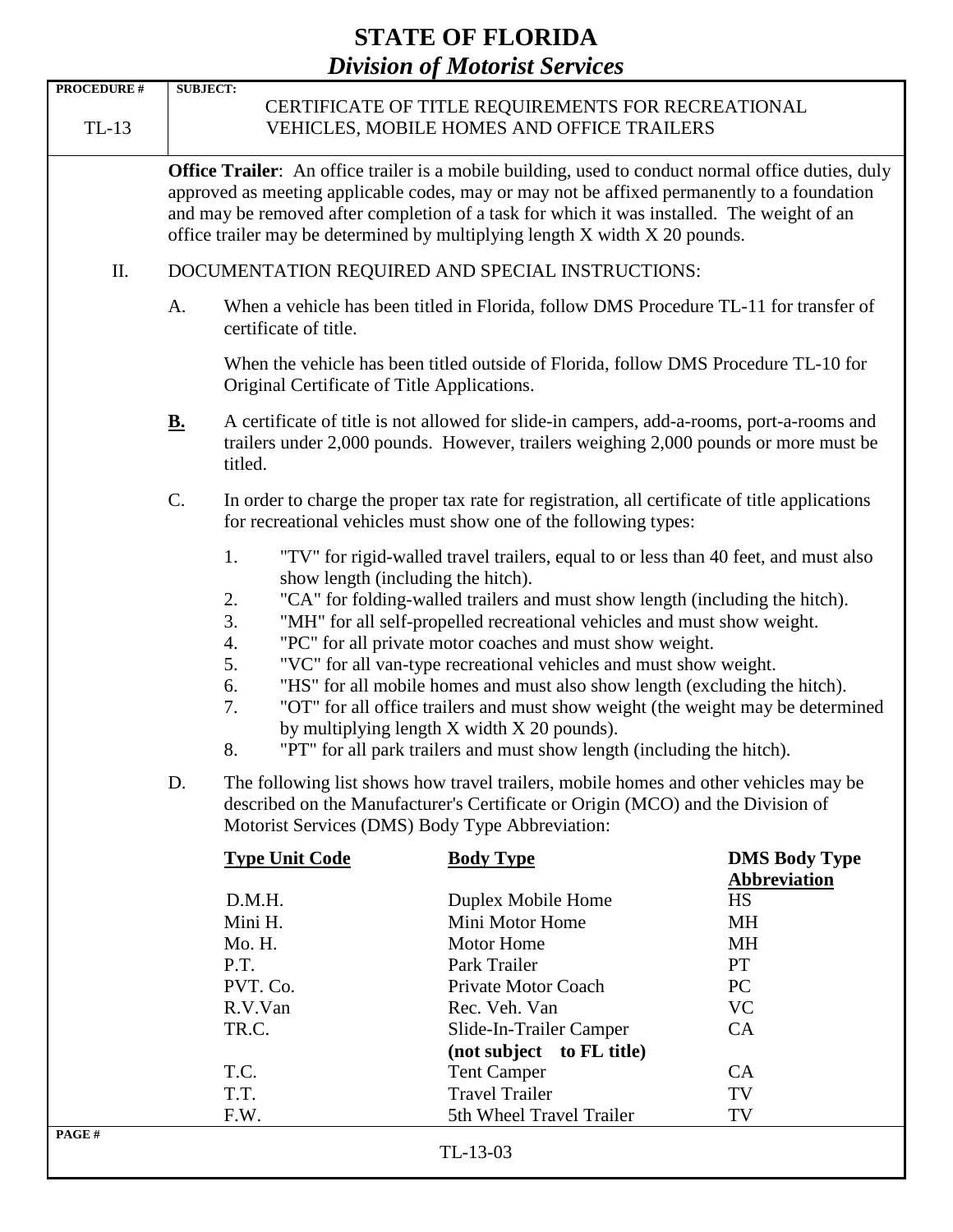| <b>PROCEDURE #</b>                                                              | <b>SUBJECT:</b> |                                                                                                                                                                                                                                                                                                                                                                                                                                                                                               |  |  |
|---------------------------------------------------------------------------------|-----------------|-----------------------------------------------------------------------------------------------------------------------------------------------------------------------------------------------------------------------------------------------------------------------------------------------------------------------------------------------------------------------------------------------------------------------------------------------------------------------------------------------|--|--|
|                                                                                 |                 | CERTIFICATE OF TITLE REQUIREMENTS FOR RECREATIONAL                                                                                                                                                                                                                                                                                                                                                                                                                                            |  |  |
| $TL-13$                                                                         |                 | VEHICLES, MOBILE HOMES AND OFFICE TRAILERS                                                                                                                                                                                                                                                                                                                                                                                                                                                    |  |  |
|                                                                                 |                 |                                                                                                                                                                                                                                                                                                                                                                                                                                                                                               |  |  |
| Manufacturer's Certificate of Origin for Motor Homes and Van Conversions:<br>Ε. |                 |                                                                                                                                                                                                                                                                                                                                                                                                                                                                                               |  |  |
|                                                                                 | 1.              | The department will require a second stage MCO on units that have been<br>converted from a van type vehicle to a recreational type vehicle. In order for a<br>converted unit to qualify as a recreational vehicle, it must have at least one of the<br>following installed by a licensed recreational vehicle manufacturer:<br>110 volt electrical wiring<br>A.<br>LP gas piping<br><b>B.</b><br>$C$ .<br>Plumbing system (consisting of permanently attached water-using toilet<br>facility) |  |  |
|                                                                                 | 2.              | The second stage MCO will bear the name and vin number assigned by the<br>converting manufacturer which must accompany the first stage MCO. The<br>converting manufacturer must be licensed and bonded by this department as a<br>recreational vehicle manufacturer.                                                                                                                                                                                                                          |  |  |
|                                                                                 | 3.              | The vin number shown on the second MCO, issued by the converting<br>manufacturer, must be identical to the vin number shown on the first stage MCO<br>which was initiated by the manufacturer of the vehicle, e.g., Ford, Dodge, and<br>which is permanently affixed to the vehicle.                                                                                                                                                                                                          |  |  |
|                                                                                 | 4.              | Motor homes and van conversions are to be titled in the following manner:<br>All 1981 and later model year motor homes and all model year van<br>a.<br>conversions:                                                                                                                                                                                                                                                                                                                           |  |  |
|                                                                                 |                 | Form HSMV 82040, Application for Certificate of Title with/without<br>Registration, or HSMV 82041, Application for Vehicle/Vessel Certificate<br>of Title and/or Registration, should show the make and year of the vehicle<br>on the second stage MCO and the vin number as shown on the first stage<br>MCO.                                                                                                                                                                                 |  |  |
|                                                                                 |                 | <b>NOTE:</b> Always show the year on the second stage MCO, even if NMVTIS<br>brings back a different year for the vehicle. However, there should<br>never be more than a two model year difference.                                                                                                                                                                                                                                                                                           |  |  |
|                                                                                 |                 | $\mathbf b$ .<br>1980 and prior model year motor homes:<br>Form HSMV 82040, Application for Certificate of Title with/without<br>Registration, or form HSMV 82041, Application for Vehicle/Vessel<br>Certificate of Title and/or Registration, should show the make, year and<br>vin number on the second stage MCO. The vin number shown on the first<br>stage MCO is not to be used.                                                                                                        |  |  |
|                                                                                 |                 | A motor home and van conversion previously titled in another state will be<br>c.<br>titled in Florida using the same description of the vehicle as shown on the<br>out-of-state certificate of title.                                                                                                                                                                                                                                                                                         |  |  |
|                                                                                 |                 | <b>NOTE:</b> If a "title only" is being applied for on a recreational vehicle and will be tagged at a<br>later date, an affidavit is required. The affidavit must state that the recreational vehicle<br>is in dead storage and will remain in dead storage until it is properly registered.                                                                                                                                                                                                  |  |  |
| PAGE#                                                                           |                 | TL-13-04                                                                                                                                                                                                                                                                                                                                                                                                                                                                                      |  |  |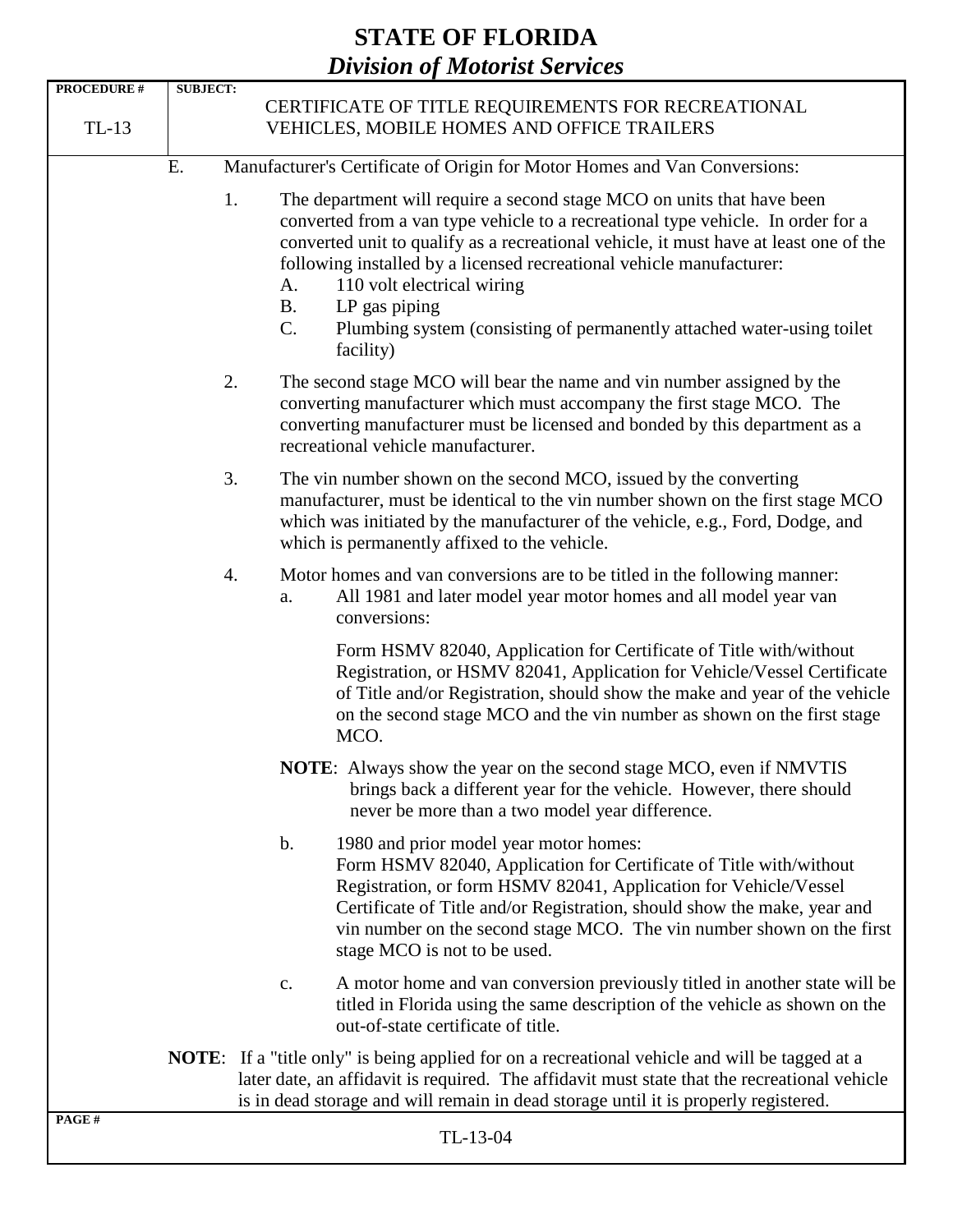|                    |                                                                                                                                                                                                                               |                                                                                                                                                                                                                                                                                                                                                                                                                                 | <i>Division of motorist services</i>                                                                                                                                                                                                                                                                                                                                                                                                                              |  |  |  |  |
|--------------------|-------------------------------------------------------------------------------------------------------------------------------------------------------------------------------------------------------------------------------|---------------------------------------------------------------------------------------------------------------------------------------------------------------------------------------------------------------------------------------------------------------------------------------------------------------------------------------------------------------------------------------------------------------------------------|-------------------------------------------------------------------------------------------------------------------------------------------------------------------------------------------------------------------------------------------------------------------------------------------------------------------------------------------------------------------------------------------------------------------------------------------------------------------|--|--|--|--|
| <b>PROCEDURE #</b> | <b>SUBJECT:</b>                                                                                                                                                                                                               |                                                                                                                                                                                                                                                                                                                                                                                                                                 |                                                                                                                                                                                                                                                                                                                                                                                                                                                                   |  |  |  |  |
| TL-13              |                                                                                                                                                                                                                               |                                                                                                                                                                                                                                                                                                                                                                                                                                 | CERTIFICATE OF TITLE REQUIREMENTS FOR RECREATIONAL<br>VEHICLES, MOBILE HOMES AND OFFICE TRAILERS                                                                                                                                                                                                                                                                                                                                                                  |  |  |  |  |
|                    | F.                                                                                                                                                                                                                            |                                                                                                                                                                                                                                                                                                                                                                                                                                 | Conversion Affidavit:                                                                                                                                                                                                                                                                                                                                                                                                                                             |  |  |  |  |
|                    |                                                                                                                                                                                                                               | In the case of an individual converting their own vehicle and requesting to have the<br>identity changed on the title in order to have it registered and licensed as a recreational<br>vehicle, the customer must submit an affidavit to the tax collector. The affidavit must<br>certify that the unit has been converted to the extent to include one of the aforementioned<br>items to qualify it as a recreational vehicle. |                                                                                                                                                                                                                                                                                                                                                                                                                                                                   |  |  |  |  |
|                    |                                                                                                                                                                                                                               | <b>EXAMPLE:</b>                                                                                                                                                                                                                                                                                                                                                                                                                 |                                                                                                                                                                                                                                                                                                                                                                                                                                                                   |  |  |  |  |
|                    | This is to certify that $I, \_\_\_\_\_\_$ , owner of a (Year) $\_\_\_\_\_\_$ ,<br>(Make) ________, (VIN) _____________________, hereby request the vehicle be classified<br>as recreational vehicle for the following reason: |                                                                                                                                                                                                                                                                                                                                                                                                                                 |                                                                                                                                                                                                                                                                                                                                                                                                                                                                   |  |  |  |  |
|                    |                                                                                                                                                                                                                               | $\left( \right)$<br>$\left( \right)$<br>$\left( \right)$                                                                                                                                                                                                                                                                                                                                                                        | Installed 110 volt electrical wiring<br>Installed LP gas piping<br>Installed plumbing system                                                                                                                                                                                                                                                                                                                                                                      |  |  |  |  |
| Ш.                 | MISCELLANEOUS INFORMATION:<br><b>Questions and Answers Involving Mobile Homes and Recreational Vehicle Brokers</b><br>A.                                                                                                      |                                                                                                                                                                                                                                                                                                                                                                                                                                 |                                                                                                                                                                                                                                                                                                                                                                                                                                                                   |  |  |  |  |
|                    |                                                                                                                                                                                                                               |                                                                                                                                                                                                                                                                                                                                                                                                                                 |                                                                                                                                                                                                                                                                                                                                                                                                                                                                   |  |  |  |  |
|                    |                                                                                                                                                                                                                               | 1.                                                                                                                                                                                                                                                                                                                                                                                                                              | Are licensed mobile home brokers required to appear in the chain of title of<br>mobile homes they sell?                                                                                                                                                                                                                                                                                                                                                           |  |  |  |  |
|                    |                                                                                                                                                                                                                               |                                                                                                                                                                                                                                                                                                                                                                                                                                 | Because mobile home brokers by definition do not take possession or title<br>NO.<br>to mobile homes, there is no requirement that they appear in the chain of title.                                                                                                                                                                                                                                                                                              |  |  |  |  |
|                    |                                                                                                                                                                                                                               | 2.                                                                                                                                                                                                                                                                                                                                                                                                                              | What type of records must a mobile home broker keep?                                                                                                                                                                                                                                                                                                                                                                                                              |  |  |  |  |
|                    |                                                                                                                                                                                                                               |                                                                                                                                                                                                                                                                                                                                                                                                                                 | Because brokers are a type of dealer, they are required to keep the same kinds of<br>records required of mobile home dealers by section 320.77(8), Florida Statutes.                                                                                                                                                                                                                                                                                              |  |  |  |  |
|                    |                                                                                                                                                                                                                               | 3.                                                                                                                                                                                                                                                                                                                                                                                                                              | Are brokers required to apply for title on behalf of a retail customer under section<br>319.23(6)?                                                                                                                                                                                                                                                                                                                                                                |  |  |  |  |
|                    |                                                                                                                                                                                                                               |                                                                                                                                                                                                                                                                                                                                                                                                                                 | <b>YES.</b> Section 319.23(6) requires that the dealer apply for title in the case of sale<br>"by a licensed dealer". Because this provision is intended to protect the public<br>welfare, it should be liberally construed to effect its intended end. Therefore,<br>even though the broker is not the owner of the mobile home, transactions<br>conducted through brokers should be considered sales by licensed dealers for the<br>purpose of this subsection. |  |  |  |  |
|                    |                                                                                                                                                                                                                               |                                                                                                                                                                                                                                                                                                                                                                                                                                 |                                                                                                                                                                                                                                                                                                                                                                                                                                                                   |  |  |  |  |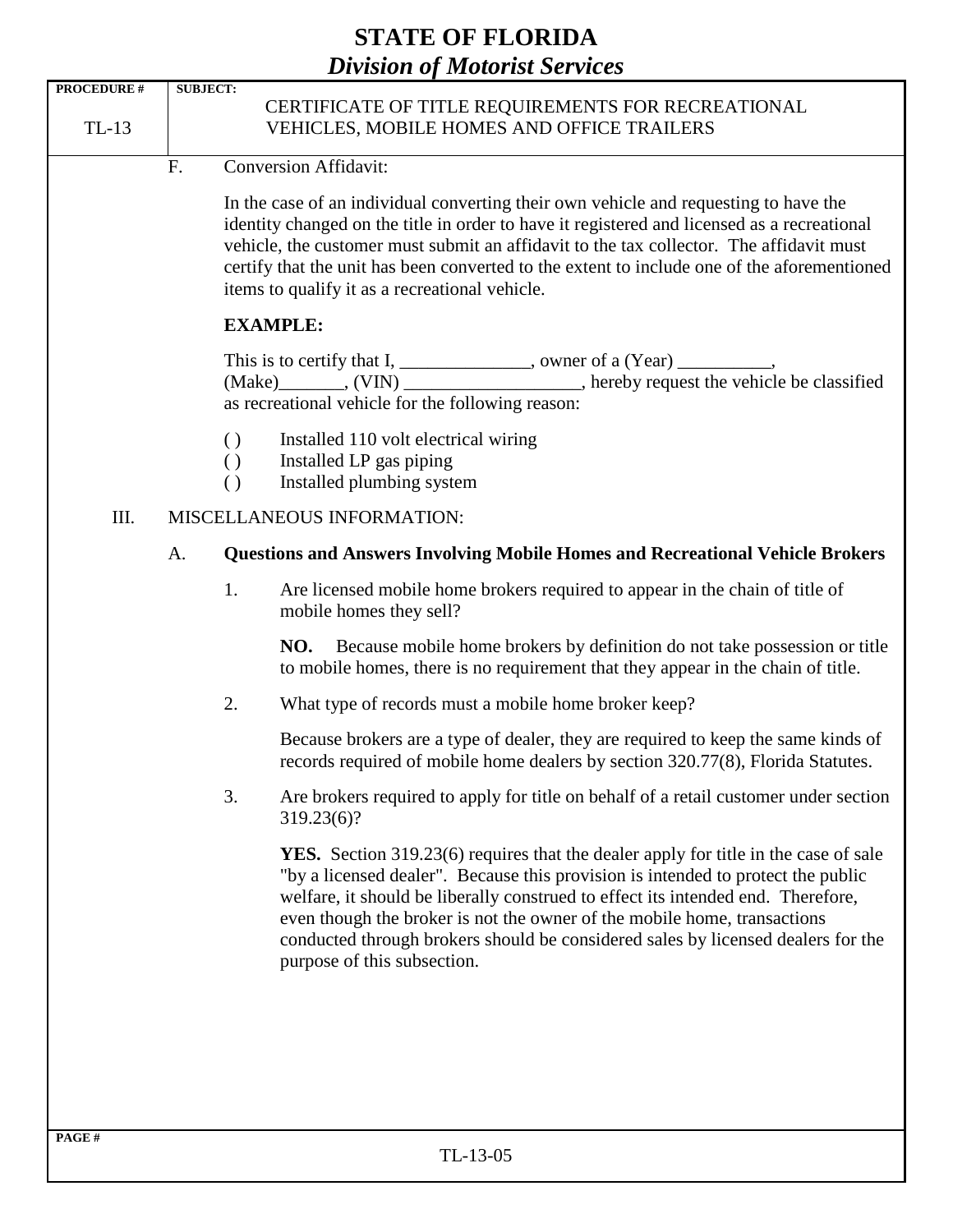| <b>PROCEDURE #</b> | <b>SUBJECT:</b>                                                                                  |    | $-1$ $-0$ $-0$ $-0$ $-0$ $-1$ $-0$ $-0$ $-0$                                                                                                                                                                                                                                                                                                                                                                                                                                                                                                                                                                                 |
|--------------------|--------------------------------------------------------------------------------------------------|----|------------------------------------------------------------------------------------------------------------------------------------------------------------------------------------------------------------------------------------------------------------------------------------------------------------------------------------------------------------------------------------------------------------------------------------------------------------------------------------------------------------------------------------------------------------------------------------------------------------------------------|
| $TL-13$            | CERTIFICATE OF TITLE REQUIREMENTS FOR RECREATIONAL<br>VEHICLES, MOBILE HOMES AND OFFICE TRAILERS |    |                                                                                                                                                                                                                                                                                                                                                                                                                                                                                                                                                                                                                              |
|                    | <b>B.</b>                                                                                        |    | <b>Question and Answer Involving Classification of Trailer Combining Living</b><br><b>Space with Storage Space:</b>                                                                                                                                                                                                                                                                                                                                                                                                                                                                                                          |
|                    |                                                                                                  |    | Should a trailer which combines living space with storage/transport space, such as<br>a horse trailer with living accommodations for humans, be classified as a "travel"<br>trailer" under section $320.01(1)(b)1$ ; Florida Statutes?                                                                                                                                                                                                                                                                                                                                                                                       |
|                    |                                                                                                  |    | <b>YES.</b> A trailer which combines living space with storage/transport space, such<br>as a horse trailer with living accommodations for humans, should be classified as<br>a "travel trailer" under section $320.01(1)(b)1$ , Florida Statutes.                                                                                                                                                                                                                                                                                                                                                                            |
|                    |                                                                                                  |    | It is clear that the trailers in question meet this definition and should be classified<br>as travel trailer. Even though they are designed for dual use, they are primarily<br>designed and constructed to provide living quarters for recreation, camping or<br>travel use. This phrase is intended to distinguish these trailers on the one hand<br>from mobile homes, which are designed to be used as "dwelling<br>units, $320.01(2)(a)$ , and on the other hand, from storage trailers and office trailers<br>which could conceivably be used to sleep in, but which are not primarily designed<br>as living quarters. |
|                    |                                                                                                  |    | Therefore these trailers must be registered using class codes 60, 61, 77 or 78 to<br>ensure assessment of the appropriate registration tax and fees.                                                                                                                                                                                                                                                                                                                                                                                                                                                                         |
|                    | $\mathbf{C}$ .                                                                                   |    | <b>Questions and Answers Concerning Changing a Heavy Truck or Truck</b><br><b>Tractor to a Recreational Vehicle:</b>                                                                                                                                                                                                                                                                                                                                                                                                                                                                                                         |
|                    |                                                                                                  | 1. | Can a heavy truck be converted/changed to be titled and registered as a<br>recreational vehicle?                                                                                                                                                                                                                                                                                                                                                                                                                                                                                                                             |
|                    |                                                                                                  |    | YES. A heavy truck can be changed from its current classification to a<br>recreational vehicle, if it continues to meet the definition listed in s.<br>320.01 (10), Florida Statutes, AND is only used for the purpose of<br>carrying the personal effects of the passengers.                                                                                                                                                                                                                                                                                                                                                |
|                    |                                                                                                  |    | If the vehicle meets the definition of $320.01(10)$ , Florida Statutes, and its<br>purpose is to carry goods other than the personal effects of the passengers,<br>it must be titled and registered as a heavy truck.                                                                                                                                                                                                                                                                                                                                                                                                        |
|                    |                                                                                                  |    | Conversions are typically built on a commercial truck chassis. For title<br>and registration purposes in Florida, these truck conversions may be<br>designed or equipped with a connecting device for the purpose of drawing<br>a trailer.                                                                                                                                                                                                                                                                                                                                                                                   |
|                    |                                                                                                  |    | A trailer as defined in section 320.01(4), Florida Statutes, is "any vehicle<br>without motive power designed to be coupled to or drawn by a motor<br>vehicle and constructed so that no part of its weight or that of its load rests<br>upon the towing vehicle."                                                                                                                                                                                                                                                                                                                                                           |
|                    |                                                                                                  |    | Notice that the definition is specific in that "no part of its weight or that of<br>its load rests upon the towing vehicle."                                                                                                                                                                                                                                                                                                                                                                                                                                                                                                 |
| PAGE#              |                                                                                                  |    | $TI - 13 - 06$                                                                                                                                                                                                                                                                                                                                                                                                                                                                                                                                                                                                               |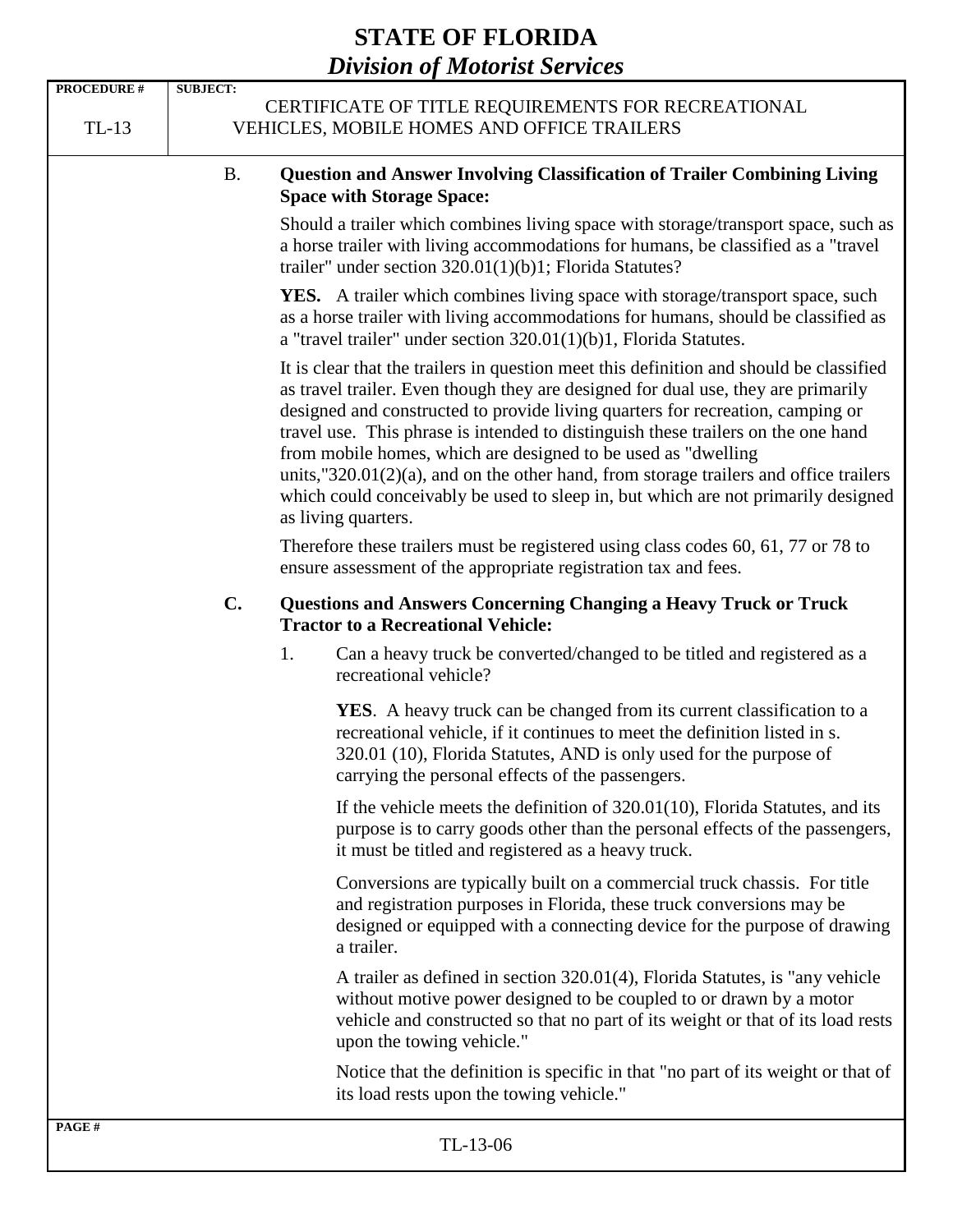

If the vehicle meets the definition of 320.01(10), Florida Statutes, and its purpose is to carry goods other than the personal effects of the passengers, it must be titled and registered as a heavy truck.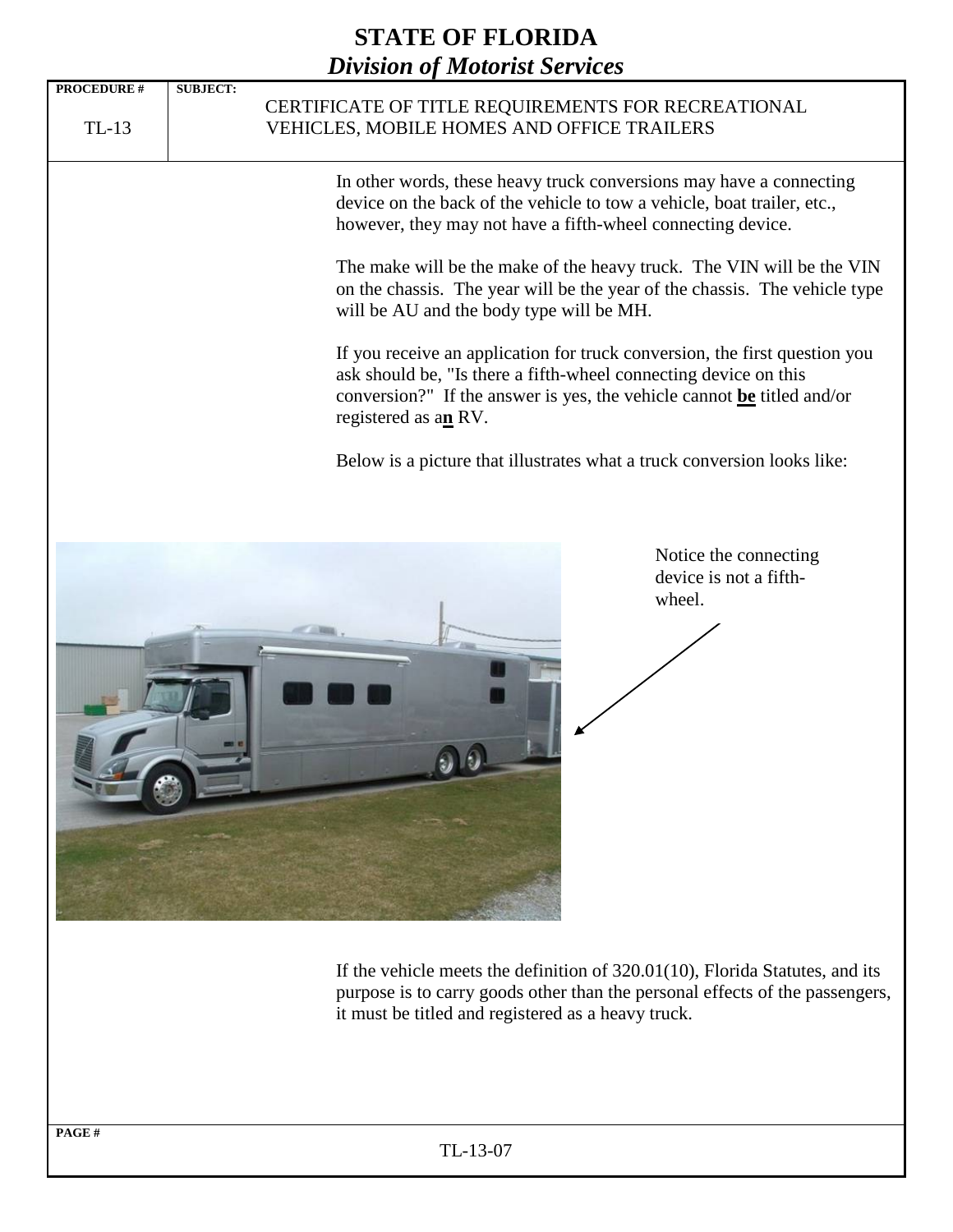



Notice the fifth-wheel connection. This vehicle must be titled and registered as a trucktractor.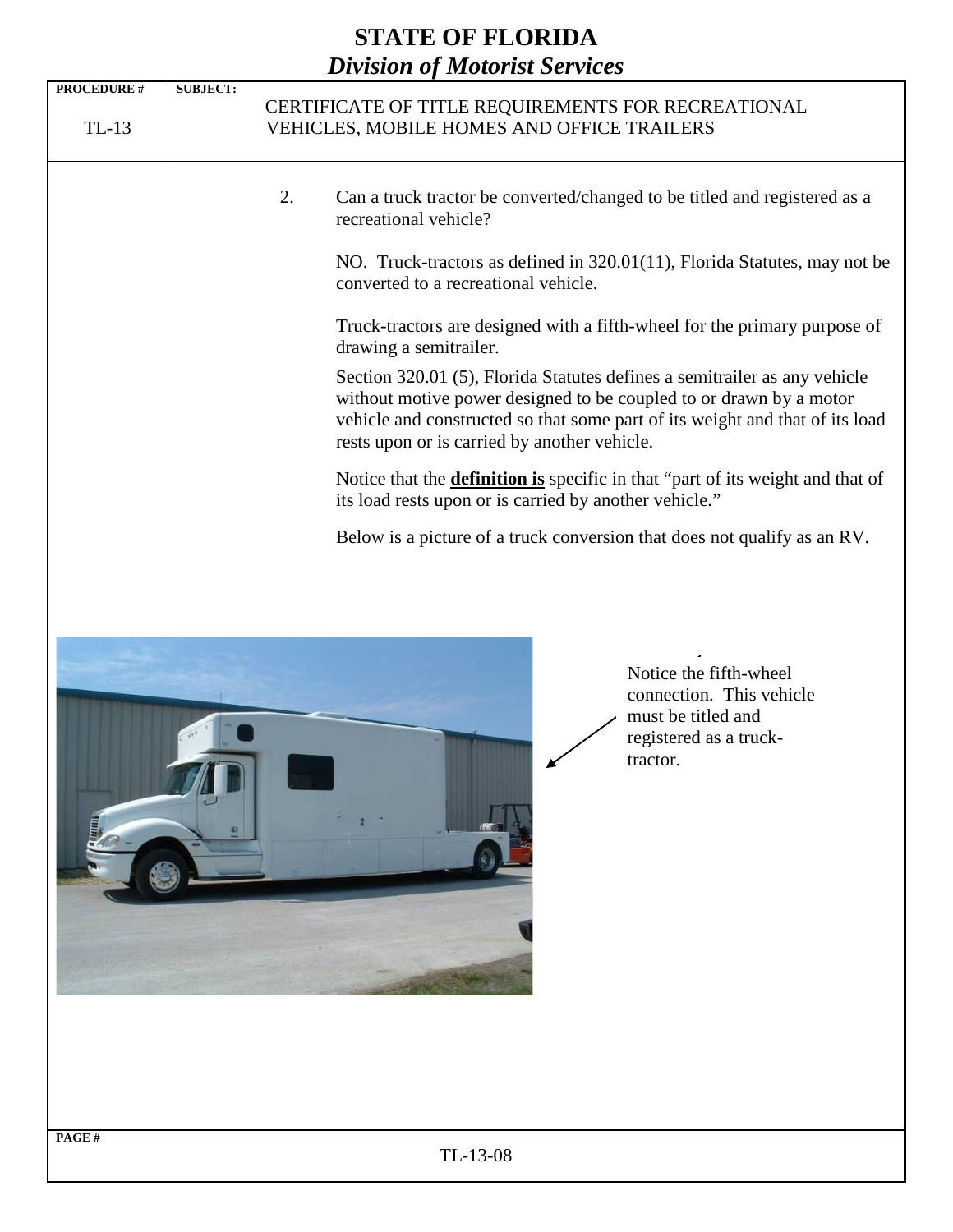| <b>PROCEDURE #</b> | <b>SUBJECT:</b> |                                                                                                                                                                                                                                                                                                                                                                                                              |  |
|--------------------|-----------------|--------------------------------------------------------------------------------------------------------------------------------------------------------------------------------------------------------------------------------------------------------------------------------------------------------------------------------------------------------------------------------------------------------------|--|
| $TL-13$            |                 | CERTIFICATE OF TITLE REQUIREMENTS FOR RECREATIONAL<br>VEHICLES, MOBILE HOMES AND OFFICE TRAILERS                                                                                                                                                                                                                                                                                                             |  |
|                    |                 |                                                                                                                                                                                                                                                                                                                                                                                                              |  |
|                    | D.              | <b>Auctions are allowed to deal in Recreational Vehicles:</b>                                                                                                                                                                                                                                                                                                                                                |  |
|                    |                 | Section 320, Florida Statutes, clarifies the process for a dealer to dispose of<br>recreational vehicles taken in trade through licensed motor vehicle auctions.                                                                                                                                                                                                                                             |  |
|                    |                 | 1.<br>Section 320.27, F.S., allows a licensed motor vehicle dealer to sell at retail<br>or wholesale, recreational vehicles they have acquired as trade-ins during<br>the regular course of business. However, a motor vehicle dealer may not<br>buy a recreational vehicle for the purpose of resale unless they are licensed<br>as a recreational vehicle dealer pursuant to s. 320.771, Florida Statutes. |  |
|                    |                 | 2.<br>Section $320.27(1)(c)4$ , F.S., defines a "motor vehicle auction" as any<br>person offering motor vehicles or recreational vehicles for sale to the<br>highest bidder where buyers are licensed motor vehicle dealers. Such<br>person shall not sell a vehicle to anyone other than a licensed motor<br>vehicle dealer.                                                                                |  |
|                    |                 | 3.<br>Section 320.77, F.S., allows mobile home and recreational vehicle dealers<br>to buy recreational vehicles being sold at auctions.                                                                                                                                                                                                                                                                      |  |
|                    | Ε.              | A documentation check list is attached to this procedure as Exhibit A.                                                                                                                                                                                                                                                                                                                                       |  |
|                    | F.              | Graphic Illustrations are attached to this procedure as Exhibit B.<br>See Forms Appendix for a sample of the HSMV forms referred to in this<br>procedure.                                                                                                                                                                                                                                                    |  |
|                    | G.              |                                                                                                                                                                                                                                                                                                                                                                                                              |  |
|                    |                 |                                                                                                                                                                                                                                                                                                                                                                                                              |  |
|                    |                 |                                                                                                                                                                                                                                                                                                                                                                                                              |  |
|                    |                 |                                                                                                                                                                                                                                                                                                                                                                                                              |  |
|                    |                 |                                                                                                                                                                                                                                                                                                                                                                                                              |  |
|                    |                 |                                                                                                                                                                                                                                                                                                                                                                                                              |  |
|                    |                 |                                                                                                                                                                                                                                                                                                                                                                                                              |  |
|                    |                 |                                                                                                                                                                                                                                                                                                                                                                                                              |  |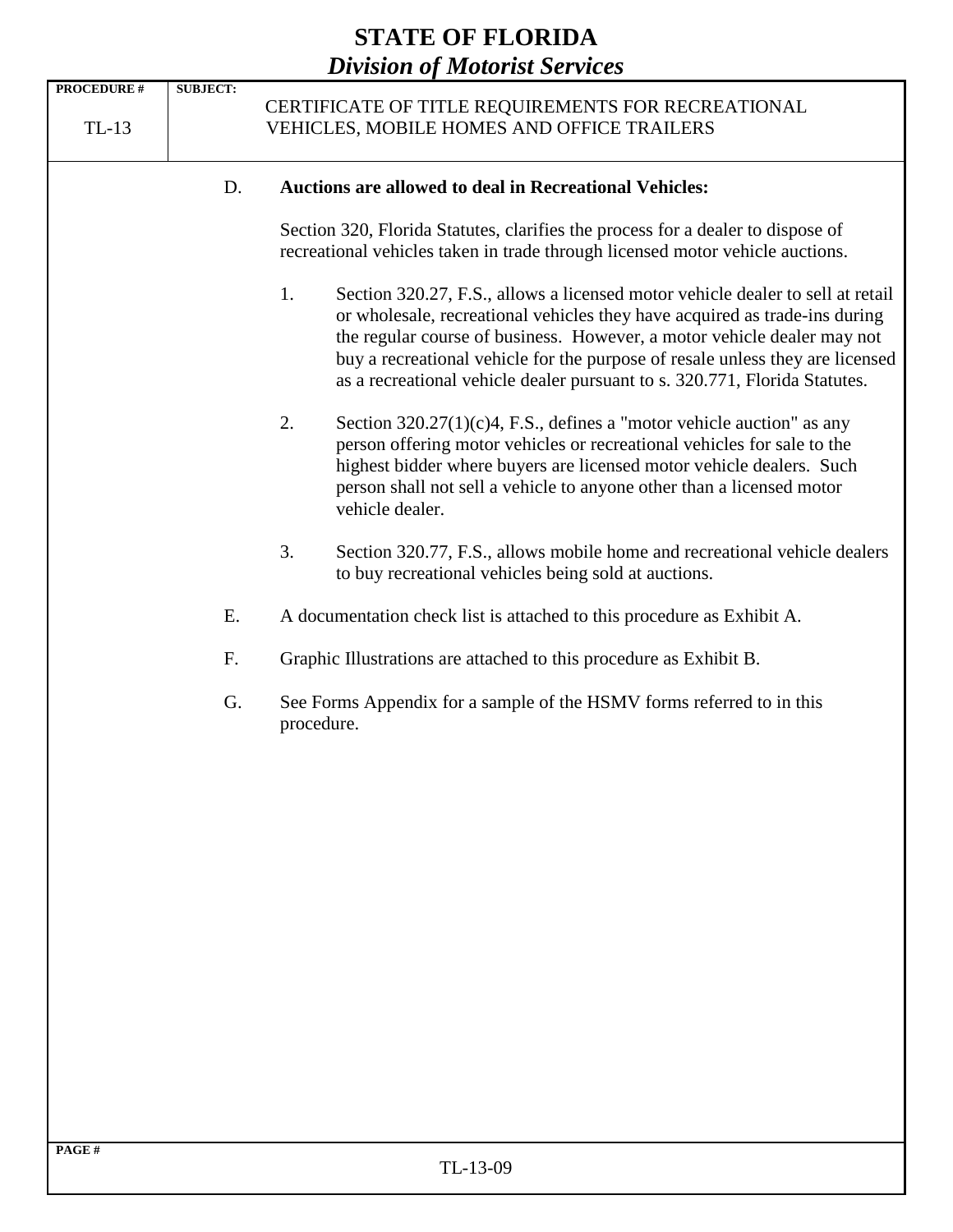#### **EXHIBIT A**

#### **RECREATIONAL VEHICLES, MOBILE HOMES AND OFFICE TRAILERS CHECK LIST**

#### **FORMS**

| <b>FLORIDA RECORD/NEW VEHICLE</b>                                 | <b>OUT-OF-STATE RECORD</b>                                                   |
|-------------------------------------------------------------------|------------------------------------------------------------------------------|
| <b>HMSV 82040 or HSMV 82041</b>                                   | <b>HSMV 82040 OR HSMV 82041</b>                                              |
| Florida Title<br>OR,                                              | HSMV 82042, or the VIN<br>Verification section on form<br><b>HSMV 82040.</b> |
| First and second stage<br>Manufacturer's Certificate of<br>Origin | Out-of-state proof of ownership                                              |

|        | Florida sales tax or specify sales tax exemption information on form HMV 82040 or form HSMV |  |
|--------|---------------------------------------------------------------------------------------------|--|
| 82041. |                                                                                             |  |

\_\_\_\_\_\_\_ Florida license plate number, non-use affidavit or the mobile home or RP decal.

\_\_\_\_\_\_\_ Title fees

#### **NOTE: For an individual completing a van conversion the following must be also be submitted:**

- Conversion affidavit certifying that the unit has been converted to the extent to include one of the items below to qualify it as a recreational vehicle.
	- \_\_\_\_\_ Installed 110 volt electrical wiring
- \_\_\_\_\_ Installed LP gas piping
- \_\_\_\_\_ Installed plumbing system